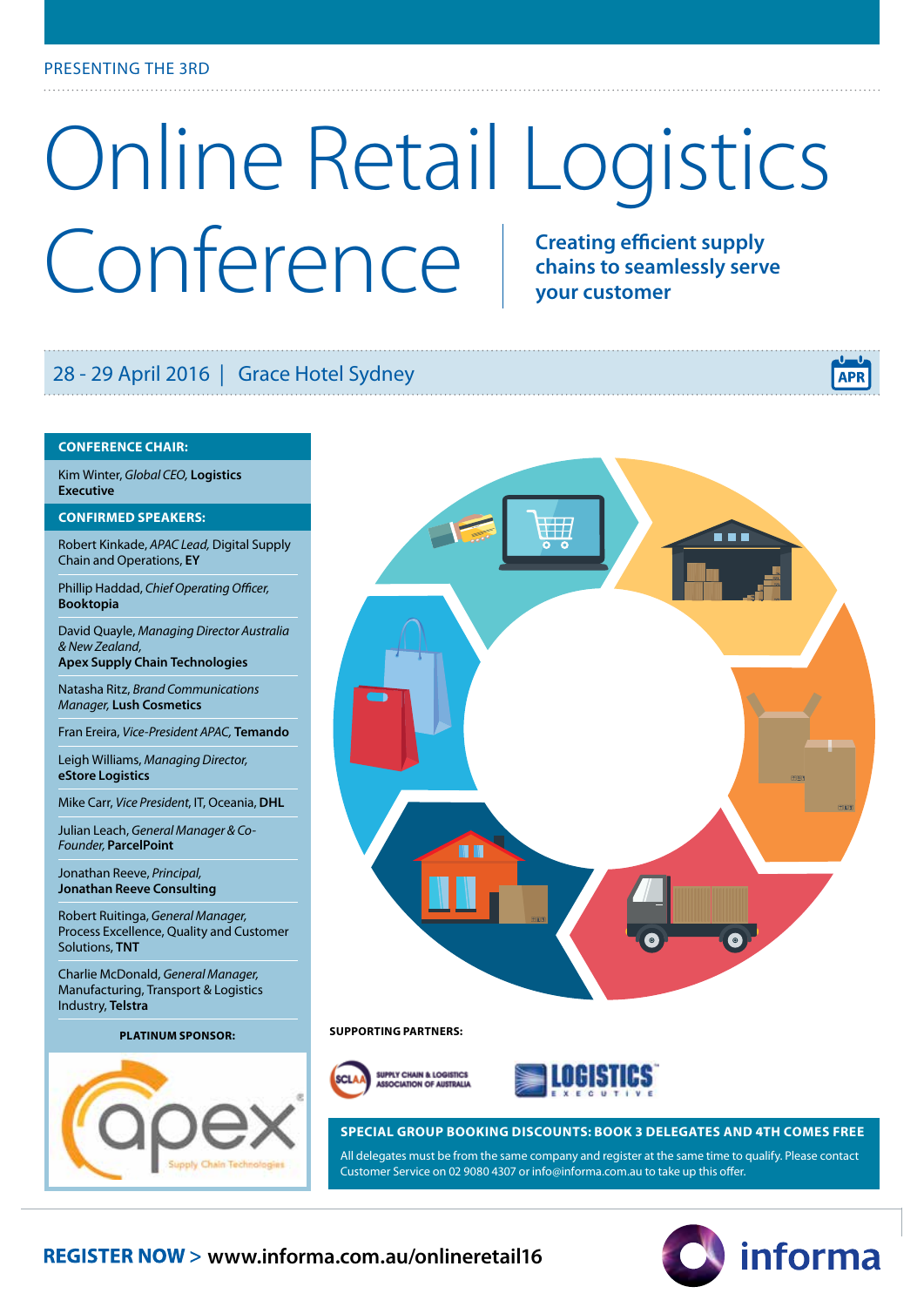### Online Retail Logistics Conference **Thursday 28 April 2016**



| 08:30 | Registration and Welcome Coffee                                                                           |  |  |  |  |  |  |
|-------|-----------------------------------------------------------------------------------------------------------|--|--|--|--|--|--|
|       | <b>08:50</b> Administration and Safety Briefing                                                           |  |  |  |  |  |  |
| 09:00 | <b>OPENING   Opening remarks from the Chair</b>                                                           |  |  |  |  |  |  |
|       | Kim Winter, Global CEO, Logistics Executive                                                               |  |  |  |  |  |  |
|       | <b>INDUSTRY OVERVIEW</b>                                                                                  |  |  |  |  |  |  |
| 09:10 | An Overview of Online Consumerism                                                                         |  |  |  |  |  |  |
|       | — Online consumer activity in the past 12 months                                                          |  |  |  |  |  |  |
|       | — How Australia compares on a global scale                                                                |  |  |  |  |  |  |
|       | - What can we expect as future trends                                                                     |  |  |  |  |  |  |
|       | Robert Kinkade, APAC Lead, Digital Supply Chain and Operations, EY                                        |  |  |  |  |  |  |
| 09:50 | A TNT perspective                                                                                         |  |  |  |  |  |  |
|       | Robert Ruitinga, General Manager, Process Excellence, Quality and<br><b>Customer Solutions, TNT</b>       |  |  |  |  |  |  |
| 10:20 | Morning tea and networking                                                                                |  |  |  |  |  |  |
|       | <b>CUSTOMER SERVICE AND EXPERIENCE</b>                                                                    |  |  |  |  |  |  |
| 10:50 | Improving your customer experience with Automated click and<br>collect lockers                            |  |  |  |  |  |  |
|       | David Quayle, Managing Director Australia & New Zealand,<br><b>Apex Supply Chain Technologies</b>         |  |  |  |  |  |  |
| 11:30 | Striking the Right Balance between Customer Service and<br><b>Fulfilment</b>                              |  |  |  |  |  |  |
|       | Fran Ereira, Vice-President APAC, <b>Temando</b>                                                          |  |  |  |  |  |  |
| 12:10 | Lunch                                                                                                     |  |  |  |  |  |  |
| 13:00 | <b>CASE STUDY   Creating Efficient Supply Chains: A Booktopia Case</b><br><b>Study</b>                    |  |  |  |  |  |  |
|       | Phillip Haddad, Chief Operating Officer, Booktopia                                                        |  |  |  |  |  |  |
|       | MANAGING THE SUPPLY CHAIN                                                                                 |  |  |  |  |  |  |
| 13:40 | <b>Emerging Technology in the Supply Chain</b>                                                            |  |  |  |  |  |  |
|       | - Technology developments                                                                                 |  |  |  |  |  |  |
|       | - Effect of technology on supply chain connectivity, visibility and<br>interoperability                   |  |  |  |  |  |  |
|       | - Using technology for building supply chain stakeholder<br>relationships                                 |  |  |  |  |  |  |
|       | Charlie McDonald, General Manager, Manufacturing, Transport &<br>Logistics Industry, Telstra              |  |  |  |  |  |  |
| 14:20 | Afternoon tea and networking                                                                              |  |  |  |  |  |  |
| 14:50 | <b>Supply Chain Visibility</b>                                                                            |  |  |  |  |  |  |
|       | <b>INFLUENCE OF SOCIAL MEDIA</b>                                                                          |  |  |  |  |  |  |
| 15:30 | The Role of Social Media in Generating Sales                                                              |  |  |  |  |  |  |
|       | - Social media driving customer engagement and retention                                                  |  |  |  |  |  |  |
|       | - Sales off the back of social                                                                            |  |  |  |  |  |  |
|       | - Internal social media for business, bridging the gap for internal<br>communication and staff engagement |  |  |  |  |  |  |

— Trying everything together to develop the best strategy and achieve your goals

Natasha Ritz, *Brand Communications Manager*, **Lush Cosmetics** 

#### **16:10 Closing Remarks and Buzz Discussion**

 Led by the Chair, this informal and interactive discussion is the chance for conference attendees to discuss and reflect on what has been discussed throughout the day. Attendees will be invited to voice opinions, share insights and expertise and discuss the greatest takeaways.

**16:30** End of Day 1 and Networking Drinks

#### **ABOUT THIS CONFERENCE:**

Online retail continues to grow in Australia with an estimated worth of \$22.1 billion last year - a 7% increase on the year before. Australians spent over \$2.3 billion in purchases on the 2015 Boxing Day Sale – up 4% on last year's figures\*.

We're still shopping, but what continues to change is the how, where and when of this spending. Predicting and responding to retail trends directly impacts the efficiency of getting these goods to customers. Customers are increasingly price conscious but also seeking the most convenient means of accessing the goods and services they desire. The logistics and distribution demands on online stores are huge and these stores are expected to offer a range of delivery solutions, as well as allowing quick and stress free return of unsuitable items.

Logistics is key to the success of this industry. The Online Retail Logistics Conference will be held on the 28-29 April 2016 at the Grace Hotel Sydney and will explore the challenges that retailers face working with their supply chains, emerging technologies and what these companies are doing to innovate and stay ahead of the competition. A range of key industry names will share their knowledge and expertise to help unlock the potential of online sales.

Special group booking discounts: Book 3 delegates and 4th comes free - All delegates must be from the same company and register at the same time to qualify - Please contact Customer Service on 02 9080 4307 or info@informa.com.au to take up this offer.

\*Source: ARA/ROY MORGAN RESEARCH



### **www.informa.com.au/onlineretail16**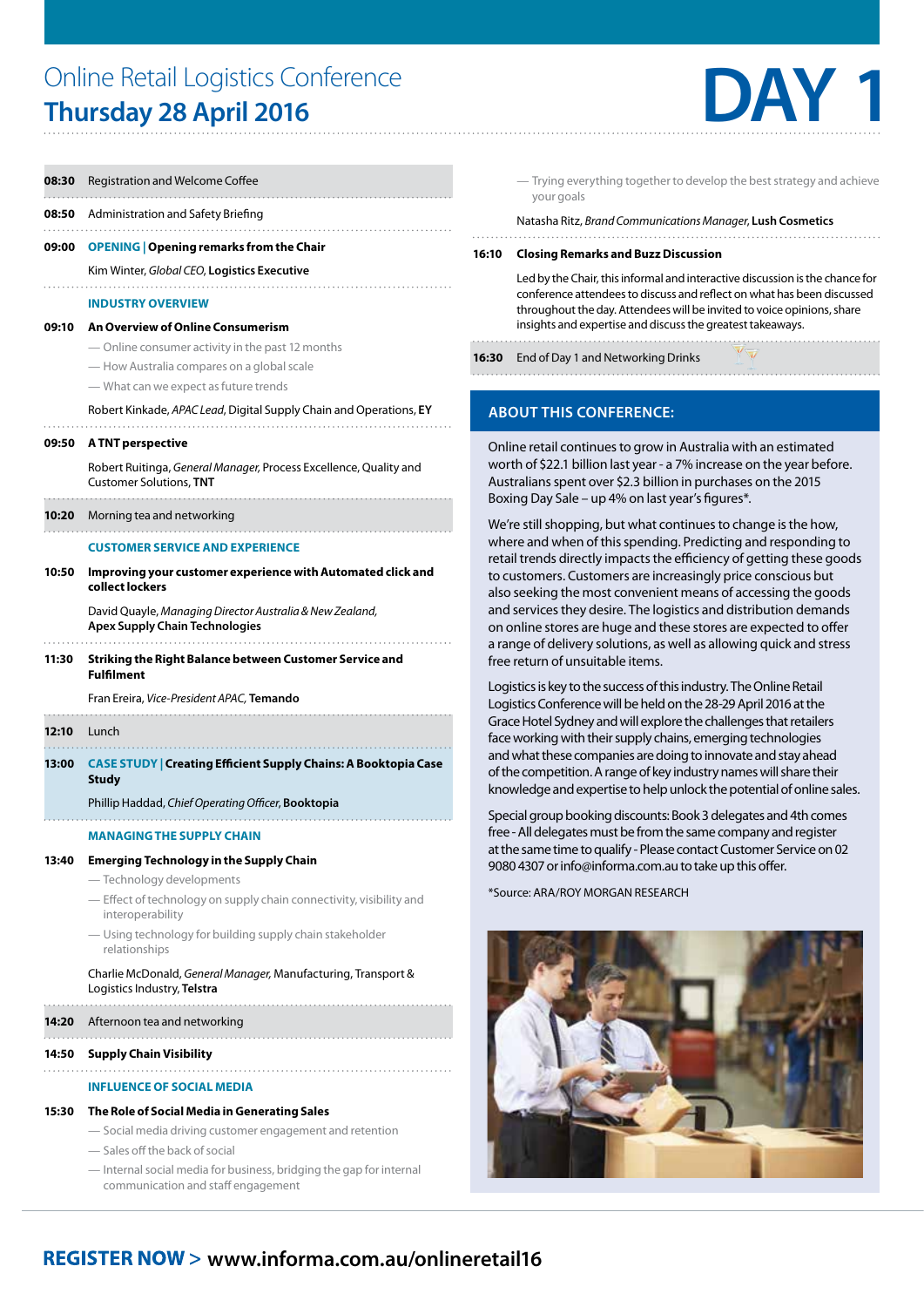## Online Retail Logistics Conference Online Retail Logistics Conference<br> **Friday 29 April 2016**



| 8:30  | Registration and Welcome Coffee                                                                                                                                                                                                                                                          |  |  |  |  |
|-------|------------------------------------------------------------------------------------------------------------------------------------------------------------------------------------------------------------------------------------------------------------------------------------------|--|--|--|--|
| 8:55  | Administration and Safety Briefing                                                                                                                                                                                                                                                       |  |  |  |  |
| 09:00 | <b>OPENING</b>   Opening remarks from the Chair                                                                                                                                                                                                                                          |  |  |  |  |
|       | Kim Winter, Global CEO, Logistics Executive                                                                                                                                                                                                                                              |  |  |  |  |
|       | <b>INNOVATION</b>                                                                                                                                                                                                                                                                        |  |  |  |  |
| 09:10 | Turning your Online Returns into a Competitive Advantage<br>- How to use returns to boost customer sales and loyalty<br>— What do customers really want?<br>— Implementing an efficient return processing solution<br>- How are different retailers doing it, in Australia and overseas? |  |  |  |  |
|       | Julian Leach, General Manager and Co-Founder, ParcelPoint<br>The Fuelotion of the Traditional Dright and Marton Detailer                                                                                                                                                                 |  |  |  |  |

#### **09:50 The Evolution of the Traditional Bricks and Mortar Retailer**

Leigh Williams, *Managing Director*, **eStore Logistics**

**10:30** Morning Tea and Networking

#### **THINKING ABOUT THE FUTURE**

#### **11:00 DHL on What the Future Holds for Online Retail Delivery**

Mike Carr, *Vice President,* IT, Oceania, **DHL**  

#### **APEX SUPPLY CHAIN TECHNOLOGIES**

Automated Point-of-Use dispensing and supply chain technologies that revolutionise how you do business – it's what we're all about.

There's nothing "off-the-shelf" about it. Every device, deployment strategy and solution is tailored by our team to fit only one company's exact specifications – yours.

Tens of thousands of businesses run leaner and smarter powered by Apex Connect n' GoTM Technology. For you, this means better control, less waste, lower costs and an efficient, productive environment

We delight every day in figuring out how to monitor and control the flow of anything you can imagine.

#### **Because with us, Every Thing is Possible**



| 11:40 | What's Next? How Google, Amazon and Uber Plan to Disrupt<br><b>Online Retail Logistics</b>   |  |  |  |  |  |
|-------|----------------------------------------------------------------------------------------------|--|--|--|--|--|
|       | Jonathan Reeve, Principal, Jonathan Reeve Consulting                                         |  |  |  |  |  |
| 12:20 | <b>Lunch</b>                                                                                 |  |  |  |  |  |
| 13:10 | <b>Shaping the AusPost of the Future</b>                                                     |  |  |  |  |  |
|       | <b>WAREHOUSING</b>                                                                           |  |  |  |  |  |
| 13:50 | Role of Warehouse Design in Reducing Supply Chain Cost<br>- The traditional warehouse design |  |  |  |  |  |
|       | — How has this model changed? How will it continue to change into<br>The future?             |  |  |  |  |  |

— How can warehouse design streamline the process in turn reducing costs

#### **14:30 Buzz Discussion**

 Led by the Chair, this informal and interactive discussion is the chance for conference attendees to discuss and reflect on what has been discussed over the two days of the conference. Attendees will be invited to voice opinions, share insights and expertise and discuss the greatest takeaways from the event.

- **14:50** Closing Remarks and Afternoon tea
- 
- **15:00** End of Day 2 and Close of Conference

#### **Sponsorship Opportunities:**

**For sponsorship and exhibition opportunites, please contact:** Paul Towle on +61 (2) 9080 4422 | paul.towle@informa.com.au

#### **Speaking Opportunities:**

**For speaking opportunities, please contact:** 

Niamh Horan on niamh.horan@informa.com.au

#### **Venue Details**

The Grace Hotel Sydney, Corner of York & King Streets, 77 York Street Sydney, NSW 2000, Australia reservations@gracehotel.com.au